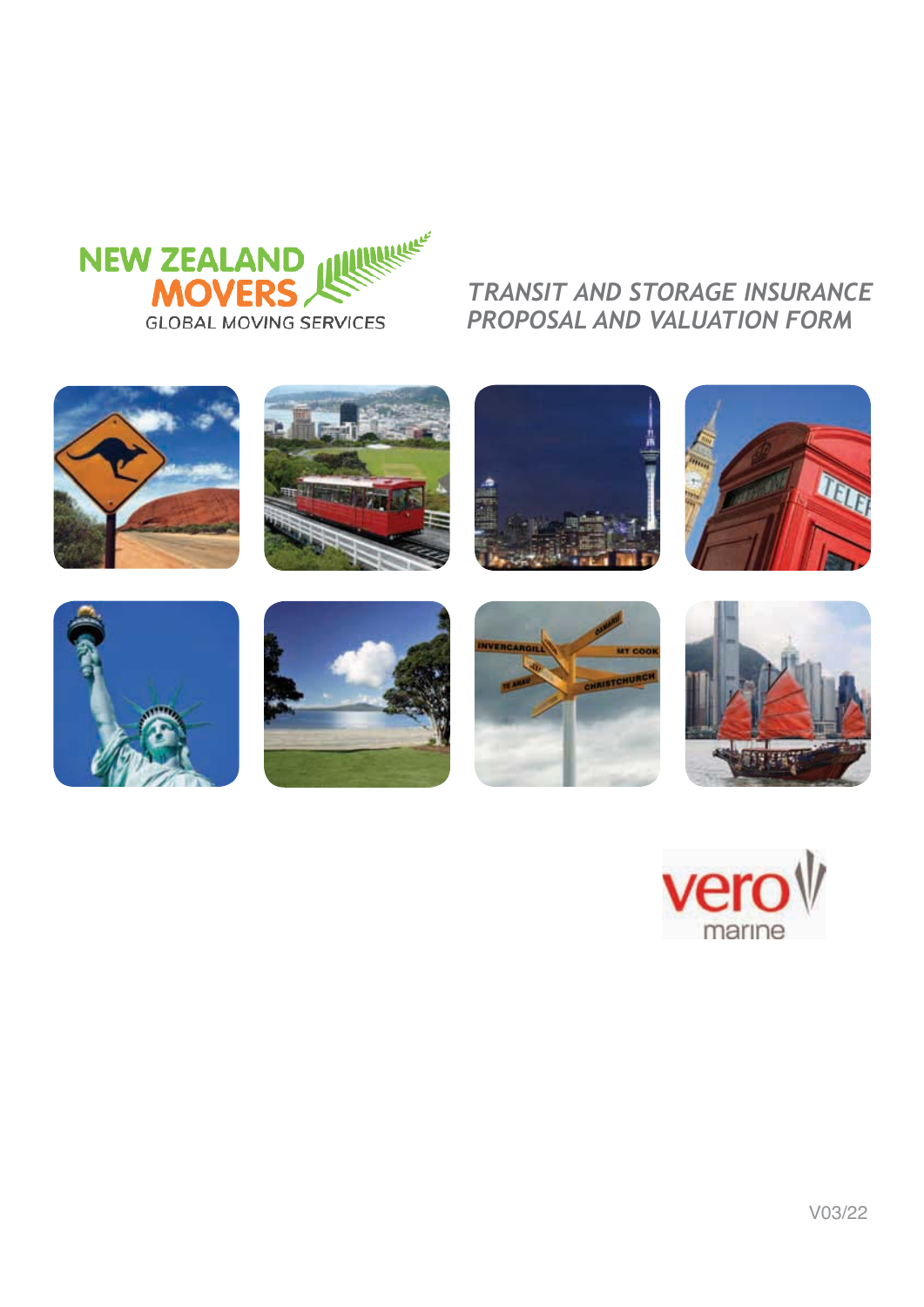# *Cover Options Available to You*

# **Option 1: Comprehensive Cover for Household Effects**

This is comprehensive and provides you with cover for Accidental loss, physical damage or destruction of The Property Insured including breakage, scratching, denting, chipping, or tearing and including cover for Pairs & Sets and electrical & mechanical failure, physical damage or destruction of The Property insured as a direct result of fire, flood and/or accident to, or overturning of the conveying vehicle. Cover is extended to include total loss of any shipping container lost overboard or dropped whilst loading on to, or unloading from, vessel or craft. You are also covered for burglary following violent and forcible means (or threat thereof) of The Property Insured from any New Zealand Movers storage facility or securely locked vehicle whilst in the ordinary course of transit.

This cover has an excess of NZ\$250.00. (Plus additional 15% of the insured value of the claimed item(s), with a maximum of NZ\$250.00 for all electrical & mechanical failure claims.)

# **Option 2: Restricted Cover for Household Effects**

This is a more cost effective cover, and provides you with cover for Accidental loss, physical damage or destruction of The Property Insured as a direct result of fire, flood and/or accident to, or overturning of the conveying vehicle. Cover is extended to include total loss of any shipping container lost overboard or dropped whilst loading on to, or unloading from, vessel or craft. You are also covered for burglary following violent and forcible means (or threat thereof) of The Property Insured from any New Zealand Movers storage facility or securely locked vehicle whilst in the ordinary course of transit. This cover has a no excess.

# **Option 3: Comprehensive Cover for Motor Vehicle / Motorcycle / Boat / Caravan / Trailer**

This covers you for Accidental loss, physical damage or destruction of The Property Insured including breakage, scratching, denting, chipping, or tearing, physical damage or destruction of The Property insured as a direct result of fire, flood and/or accident to, or overturning of the conveying vehicle. Cover is extended to include total loss of any shipping container lost overboard or dropped whilst loading on to, or unloading from, vessel or craft. You are also covered for burglary following violent and forcible means (or threat thereof) of The Property Insured from any professional storage facility or securely locked vehicle whilst in the ordinary course of transit.

This cover has an excess of NZ\$500.00 or, 1% of the insured value (whichever is greater).

# *Valuation Options Available to You*

- **Option 1.** Individual Values This is a great opportunity to conduct a comprehensive assessment of your insurance requirements by individually valuing ALL of the property being moved. There are two methods of doing this…
	- (i) Complete this proposal form going room by room and giving individual replacement values to the property moving.
	- (ii) Attach your own separate list to this proposal form giving individual replacement values to ALL of the property moving.
- **Option 2. Value by Volume (Household effects Only)** This is the quickest and easiest method of applying a value to the property being moved. Simply multiply the total volume of ALL of the household effects being moved by NZ\$3000 per cubic metre (\$3,000 per cubic meter is the minimum, there is no maximum per cubic meter rate if \$3,000 is not sufficent, with a limit per policy of NZD \$1,000,000).

# *Owner Packed Items*

Please note that the contents of owner packed cartons / packages will not be covered for pairs & sets, electrical & mechanical, breaking, denting, scratching & chipping. You must also have a detailed and valued list of the contents.

## *Important Notes*

All individual items valued over NZ\$10,000 must be declared in the specific section on this proposal form. As part of your move information New Zealand movers will provide you with information from which you can decide on which Insurance option you would like to take. If you do not take out insurance cover with Vero through New Zealand Movers then your goods will be transported/stored at 'Owner's Risk'. Refer to T's & C's of Contract.

## *In the Event of a Claim*

In the event of a claim please email claims@newzealandmovers.co.nz with a brief description of your loss/damage within 14 days of receiving delivery. Please ensure you provide your new address and telephone details. A claim form will then be emailed to you for your completion and return within 30 days together with quote(s) for repair/replacement if required. **Email: claims@newzealandmovers.co.nz**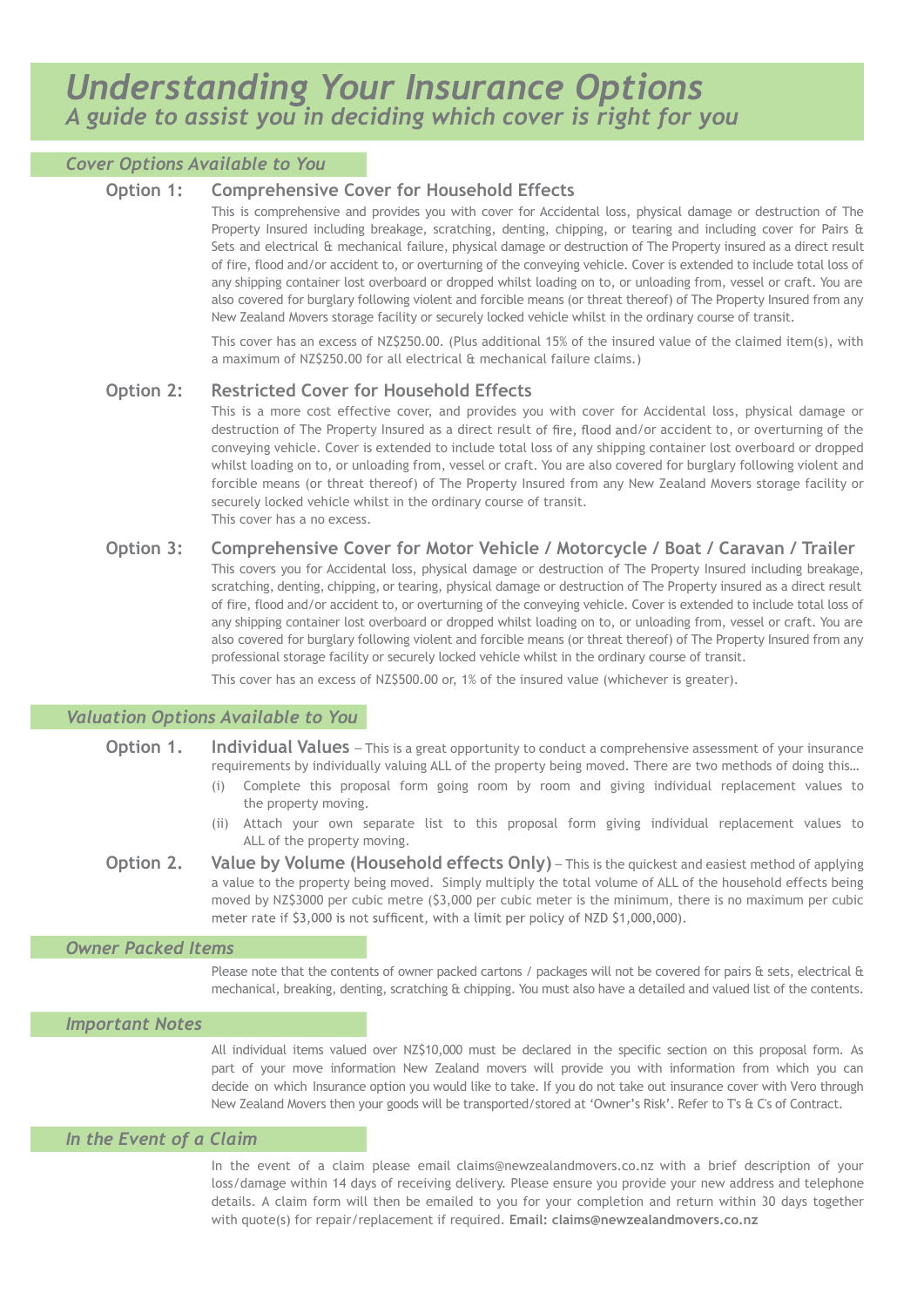# **NEW ZEALAND IN EWINGER MOVERS**

GLOBAL MOVING SERVICES

# **Insurance to, from and within New Zealand<br>For HOUSEHOLD GOODS, PERSONAL EFFECTS, MOTOR CYCLES, CARAVANS, MOTOR VEHICLES, BOATS AND BOAT TRAILERS**

**Policy Terms, Conditions and Exclusions**<br>Any individual client ('the Owner') of New Zealand Movers and/or any associate and/or subsidiary companies and participating agents ('the Movers') proposing household goods and personal effects etc. {as defined in "The Property Insured"} for insurance, whose proposal for insurance has been accepted for insurance and who has paid the required premium

#### **Cover**

### **Option 1: Comprehensive Cover**

Accidental loss, physical damage or destruction of The Property Insured including breakage, scratching, denting, chipping, or tearing and including cover for Pairs & Sets.

**Option 2: Restricted Cover**<br>Accidental loss, physical damage or destruction of The Property Insured as a direct result of fire, flood and/or accident to, or overturning of the conveying vehicle. Cover is extended to include total loss of any shipping container lost overboard or dropped whilst loading on to, or unloading from vessel or craft. You are also covered for burglary following violent and forcible means (or threat thereof) of The Property Insured from any professional storage facility or securely locked vehicle whilst in the ordinary course of transit.

#### **Extensions**

- **1.** Liability for general average and salvage charges according to the contract of affreightment.<br>Liability under the "Both to Blame Collision " Clause under the contract of affreightment.
- **2. 3.** Costs of disposal, removal or destruction of The Property Insured in consequence of a claim. Limited to NZ\$5,000. In no case shall this insurance extend to cover any liability, cost or expense arising in respect of pollution, contamination or pollution clean up costs,<br>fines or penalties
- **4.** Airfreight and incidental costs and charges incurred to expedite repair,replacement or restoration of The Property Insured in consequence of a claim. Limited to NZ\$5,000.<br>Expenses reasonably and properly incurred up to the sum insured for the defence,
- **5.** safeguarding and recovery of The Property Insured where such expenses would prevent or
- minimise a claim.<br>Electrical and mechanical failure and/or malfunction subject to an additional excess of 15% **6.** of the value of the item with a maximum of \$250 applied for all Electrical and Mechanical failure claims.
- **7.** Reasonable costs of accommodation and other expenses incurred in consequence of a claim preventing you from resuming normal accommodation.

#### **Warranted that:**

- (a) Costs, which would have been incurred irrespective of the claim, will not be reimbursed.
- (b) Reimbursement is limited to a daily rate of NZ\$500.
- (c) Reimbursement is limited to a period of 10 consecutive days.

**8.** Lifting of corks of wine bottles due to heat and atmospheric conditions. Limited to NZ\$100 per bottle. Maximum amount payable is 30% of the total declared value for wine.

#### **Warranted that:**

- (a) The wine is professionally packed.
- (b) The wine is specified on a Transit International Valuation List & Proposal form.
- **9.** Loss in value of works of art and antiques following restoration or repairs. Limited to 50% of the specified value of the damaged item.

#### **Warranted that:**

- (a) The items in question have been individually specified on a Transit International Valuation List and Proposal form.
- (b) An independent valuer must establish any loss in value.
- Losses payable under this extension are in addition to the cost of restoration or repair. *NOTE: A warranty is a promise by you, the breach of which discharges the Company from all liability from the time of that breach.*

### **Basis of Claim Settlement**

- We will settle claims by payment, reinstatement or repair based on:<br>1. Replacement value at destination for furnishings and household appliances less than 10
- **1.** years old.
- **2.** Replacement value at destination less an allowance for depreciation for all other household goods and personal effects.
- **3.** Indemnity value of sum insured declared for motor vehicles, motor cycles, caravans, boats and boat trailers.

#### **Period of Insurance**

This insurance attaches from the commencement of uplifting/removal at the place named in the Household Removal Insurance Declaration, continues during the ordinary course of transit, including intermediate storage at an approved partners facility of New Zealand Movers (excluding public self-storage facilities absolutely) of up to 30 days duration if required, and ceases on delivery at the place shown in the policy, or on the expiry of 30 days after completion of discharge of The Property Insured from the overseas vessel or aircraft at the final port of discharge, whichever shall first occur.

### **The Property Insured**

Household goods and personal effects, motorcycles, caravans, motor vehicles, boats and trailers **Excluding:**

- Cash, notes, bonds, securities of any kind, documents, jewellery, watches and the like **1.**
- 
- Perishable or frozen food, livestock, plants, shrubs or trees<br>Tools and equipment used for professional or business purposes, including journals, text or **3.** reference books
- **4.** Works of art or antiques and the like where the value is more than NZ\$10,000<br>**5.** Any one article exceeding NZ\$10.000 unless specified
- **5.**
- **6.** Stamp, coin, medal and other collections or group of items whose collective value is enhanced by being part of that group valued at more than \$10,000

*NOTE: The Company will consider increasing the limits under exclusions 4, 5 and* 

#### You are not insured for:

**Exclusions**

- **1.** The agreed excess
- **2.** Loss damage or destruction of The Property Insured caused by or arising from:
	- (a) insufficient or unsuitable packing, protection or preparation carried out by you (b) insects including moths or woodworm, wear and tear, gradual deterioration and atmospheric and climatic conditions
	- (c) mould and mildew<br>(d) delay
	- delay
	- (e) confiscation or detention by officials or authorities  $(f)$  war, civil war, revolution, rebellion, insurrection, or civil strife arising there from or any hostile act by or against a belligerent power, capture, seizure, arrest, restraint or detainment (piracy excepted), and the consequences thereof
	- or any attempt thereat, derelict mines, torpedoes, bombs or other derelict weapons of war (whilst The Property Insured is on land) (g) a terrorist act or person acting from a political motive (whilst The Property
	- Insured is on land)
	- (h) ionizing radiations from or contamination by radioactivity from any nuclear fuel or from any nuclear waste or from the combustion of nuclear fuel. The radioactive, toxic, explosive, or other hazardous or contaminating properties of any nuclear installation, reactor or other nuclear assembly or nuclear component thereof.
	- (i) vehicles whilst being driven under their own power or whilst under tow except for the express purpose of loading and/or unloading from the conveyance, or whilst the vehicle is parked or manoeuvred within the port, storage or warehouse area. This policy excludes any third party liability howsoever caused
- 3. In the case of motor vehicles, motor cycles, caravans, boats and boat trailers you are also not insured for loss or damage to audio equipment, telecommunication equipment, tools, spare tyres and/or similar items and/or parts and/or accessories, and/or marine electronic accessories unless such property in conveyed in an ISO fully enclosed solid roof and wall container or such property is lost together with the entire shipment.

#### **Conditions Average Clause**

If at the time of loss or damage The Property Insured is collectively of a greater value than the total sum insured then you shall be considered as being your own insurer for the difference and bear a rateable share of the loss accordingly.

#### **Example**

| Sum Insured       | \$10,000 |          | The Claim Adjustment is calculated as follows:      |
|-------------------|----------|----------|-----------------------------------------------------|
| Claim             | \$1,000  |          | $$10,000$ X $$1,000 = $500$ Amount claimable before |
| Value of Property | \$20,000 | \$20,000 | excess                                              |

### **Avoidance of Delay**

It is a condition of this insurance that you will act with reasonable dispatch in all circumstances within your control.

#### **Constructive Total Loss**

No claim for constructive total loss shall be recoverable unless The Property Insured is reasonably abandoned either on account of its actual loss appearing to be unavoidable or because the cost of recovering, reconditioning and forwarding The Property Insured to the destination named in the Household removal Insurance Declaration would exceed its value on arrival

#### **Duty**

In the event of The Property Insured becoming a total loss as a result of an insured risk this insurance excludes any payment for duty, GST or other taxes unless included in the sum insured and then only when such amounts have been incurred at the time of loss and are non-refundable.

# **Excess Clause**<br>As declared and agreed on the certificate of insurance.

#### **Replacement Clause**

In the event of loss or damage to any part or parts of your household appliances caused by a risk covered by the policy the sum recoverable shall not exceed such proportion of the cost of replacement or repair of such part or parts plus charges of forwarding and refitting, as incurred, as the total sum insured bears to the total value of The Property Insured. Provided always that in no case shall the liability of the Company exceed the sum insured of the complete machine or appliance.

#### **Pre-shipment Condition Report for Motor Vehicles, Motorbikes and Caravans**

A condition survey is to be carried out at your expense by an independent party immediately prior to the commencement of cover. In the event of a claim the written report of the survey is to be submitted to the Company and if such report is not available the policy excess will be doubled.

#### **Replacement Clause for Motor Vehicles**

In the event of loss or damage to any part or parts of The Property Insured caused by a risk insured against, the sum recoverable shall not exceed the cost of replacement or repair of such part or<br>parts plus charges for forwarding and refitting, if incurred, but excluding duty unless the full duty is included in the sum insured, in which case loss, if any, sustained by the payment of additional duty shall also be recoverable. In no case shall the liability of the Company exceed the insured value of The Property Insured.

**Law and Practice**<br>This insurance is subject to New Zealand law and practice.

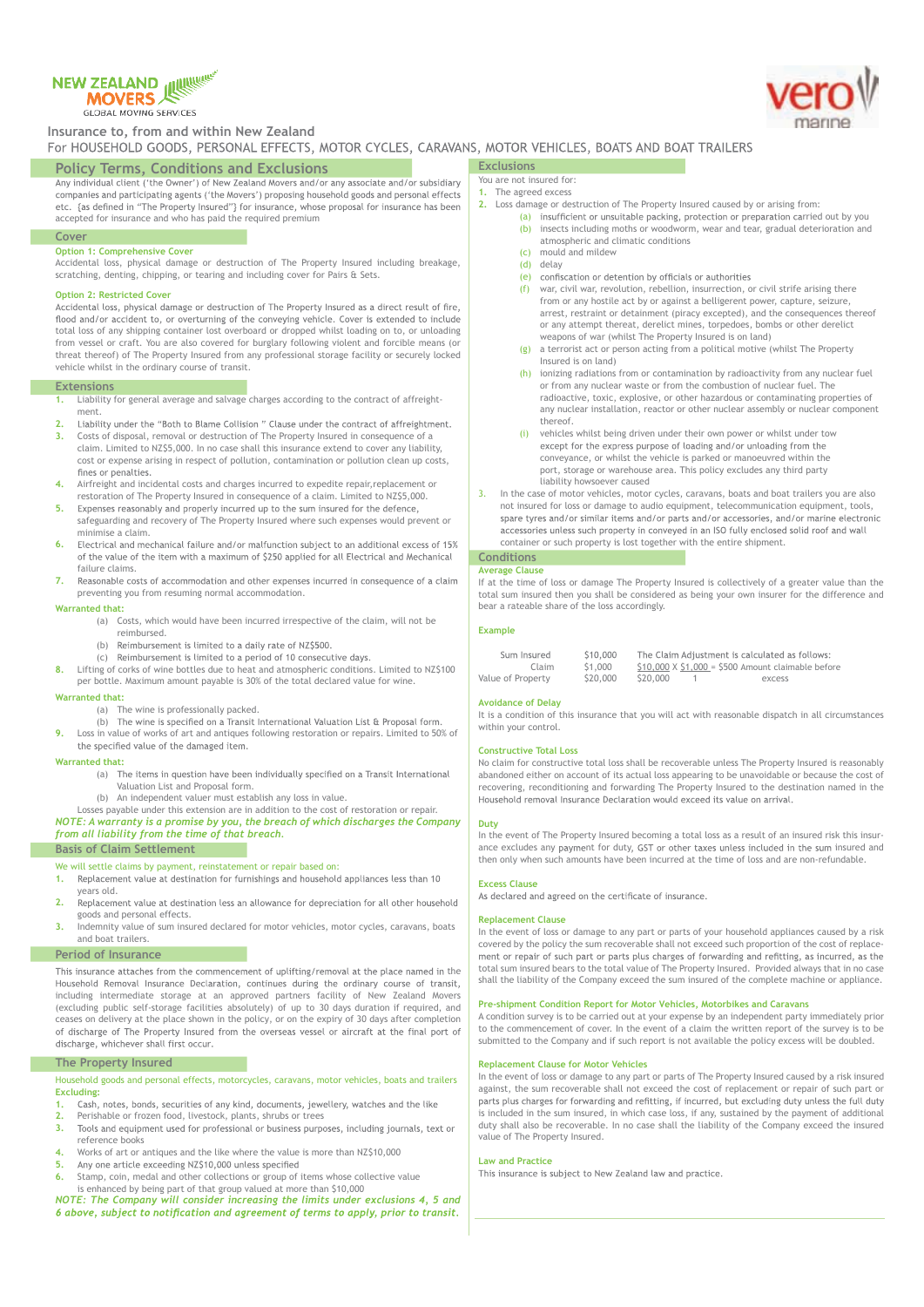# **VALUED INVENTORY**

| <b>RESET FORM</b> |  |  |  |
|-------------------|--|--|--|
|                   |  |  |  |

| Name:   | Ref: |                         | (Tick<br>Moving By: |     |  |  |
|---------|------|-------------------------|---------------------|-----|--|--|
|         |      | Road<br>Sea<br>_<br>$-$ |                     | Air |  |  |
| Origin: |      |                         |                     |     |  |  |

Destination:

### **COVER & EXCESS OPTIONS**

Comprehensive Cover for household effects (\$250 Excess)

Restricted Cover for household effects (nil excess)

Comprehensive Cover for:

 $\Box$  motor vehicle  $\Box$  motorcycle  $\Box$  boat  $\Box$  caravan  $\Box$  trailer **Notes:** Motor Vehicles, Motorcycles, boats, caravans or trailers – in the event of a claim the excess is \$500 or 1%, whichever is the greater

|              | <b>VALUATION OPTIONS</b>                                             |
|--------------|----------------------------------------------------------------------|
| $\mathbf{1}$ | As per my values on this form                                        |
| $\mathbf{1}$ | As per my values on the attached list                                |
|              | By volume at \$3,000 per cubic meter<br>(for household effects only) |

| <b>CURRENCY</b><br>(if not NZD) |
|---------------------------------|
| $\Box$ AUD                      |
| $\Box$ usd                      |
| $\Box$ GBP                      |

|                           | QTY | NZ<br><b>BENCH</b><br><b>MARK</b> | <b>VALUE</b> |                                | QTY | NZ<br><b>BENCH</b><br><b>MARK</b> | <b>VALUE</b> |                             | QTY | NZ<br><b>BENCH</b><br><b>MARK</b> | VALUE |
|---------------------------|-----|-----------------------------------|--------------|--------------------------------|-----|-----------------------------------|--------------|-----------------------------|-----|-----------------------------------|-------|
| <b>LOUNGE</b>             |     |                                   |              | <b>FAMILY ROOM</b>             |     |                                   |              | <b>MASTER BEDROOM</b>       |     |                                   |       |
| 2 SEATER SOFA             |     | \$3,500                           |              | 2 SEATER SOFA                  |     | \$3,500                           |              | <b>ARMCHAIR</b>             |     | \$1,000                           |       |
| 3 SEATER SOFA             |     | \$4,000                           |              | 3 SEATER SOFA                  |     | \$4,000                           |              | BED (MATTRESS/BASE)         |     | \$3,000                           |       |
| ARMCHAIR                  |     | \$1,000                           |              | <b>ARMCHAIR</b>                |     | \$1,000                           |              | <b>BEDSIDE CABINET</b>      |     | \$1,500                           |       |
| <b>BOOKS</b>              |     | \$1,000                           |              | <b>BOOKS</b>                   |     | \$1,000                           |              | <b>BOOKS</b>                |     | \$1,000                           |       |
| <b>BOOKCASE</b>           |     | \$1,000                           |              | <b>BOOKCASE</b>                |     | \$1,000                           |              | <b>BOOKCASE</b>             |     | \$1,000                           |       |
| CDS/DVDS                  |     | \$500                             |              | CDS/DVDS                       |     | \$1,000                           |              | CHAIR/STOOL                 |     | \$200                             |       |
| <b>CHINA CABINET</b>      |     | \$2,500                           |              | <b>COFFEE/SIDE TABLES</b>      |     | \$1,000                           |              | <b>CHEST</b>                |     | \$1,000                           |       |
| <b>COFFEE/SIDE TABLES</b> |     | \$1,000                           |              | HEATER/DEHUMIDIFIER            |     | \$800                             |              | <b>CLOTHES</b>              |     | \$4,000                           |       |
| HEATER/DEHUMIDIFIER       |     | \$1,000                           |              | LAMPS                          |     | \$500                             |              | <b>DRESSER</b>              |     | \$2,500                           |       |
| <b>LAMPS</b>              |     | \$500                             |              | <b>MIRRORS</b>                 |     | \$1,000                           |              | <b>HANDBAGS</b>             |     | \$700                             |       |
| <b>MIRRORS</b>            |     | \$500                             |              | <b>ORNAMENTS</b>               |     | \$1,500                           |              | <b>JEWELLERY BOXES</b>      |     | \$500                             |       |
| OTTOMAN/FOOTSTOOL         |     | \$500                             |              | <b>PICTURES</b>                |     | \$2,000                           |              | LAMPS                       |     | \$400                             |       |
| <b>ORNAMENTS</b>          |     | \$1,000                           |              | PLAYSTATION/XBOX/GAMES         |     | \$500                             |              | <b>LINEN</b>                |     | \$1,000                           |       |
| PIANO/ORGAN               |     | \$3,000                           |              | <b>RUGS</b>                    |     | \$1,000                           |              | <b>MIRRORS</b>              |     | \$300                             |       |
| <b>PICTURES</b>           |     | \$1,500                           |              | <b>STEREO SYSTEM</b>           |     | \$3,000                           |              | <b>ORNAMENTS</b>            |     | \$1,000                           |       |
| <b>RUGS</b>               |     | \$1,000                           |              | TV                             |     | \$1,500                           |              | <b>PICTURES</b>             |     | \$1,000                           |       |
| STEREO SYSTEM             |     | \$3,000                           |              | TV - PLASMA/LCD                |     | \$5,000                           |              | SHOES                       |     | \$2,000                           |       |
| TV - FLAT SCREENS         |     | \$3,500                           |              | <b>VCR/DVD PLAYER</b>          |     | \$1,200                           |              | TV - PLASMA/LCD             |     | \$2,000                           |       |
| WALL UNIT                 |     | \$2,000                           |              |                                |     |                                   |              | <b>CHEST OF DRAWERS</b>     |     | \$500                             |       |
| STEREO EQUIPMENT          |     | \$1,500                           |              |                                |     |                                   |              |                             |     |                                   |       |
|                           |     |                                   |              | <b>FAMILY ROOM TOTAL</b>       |     |                                   | 0            |                             |     |                                   |       |
|                           |     |                                   |              | <b>DINING ROOM</b>             |     |                                   |              |                             |     |                                   |       |
| <b>LOUNGE TOTAL</b>       |     |                                   | 0            | <b>BOOKCASE</b>                |     | \$1,000                           |              | <b>MASTER BEDROOM TOTAL</b> |     |                                   | 0     |
| <b>KITCHEN</b>            |     |                                   |              | <b>COCKTAIL/DRINKS CABINET</b> |     | \$1,500                           |              | <b>ANTIQUES</b>             |     |                                   |       |
| CHAIR/STOOL               |     | \$1,500                           |              | <b>CHAIRS</b>                  |     | \$1,000                           |              |                             |     |                                   |       |
| <b>CHINA</b>              |     | \$1,500                           |              | <b>CHINA</b>                   |     | \$500                             |              |                             |     |                                   |       |
| CROCKERY/CUTLERY          |     | \$2,500                           |              | <b>CHINA CABINET</b>           |     | \$3,000                           |              |                             |     |                                   |       |
| <b>DISHWASHER</b>         |     | \$1,500                           |              | <b>CUTLERY</b>                 |     | \$500                             |              |                             |     |                                   |       |
| ELECTRICAL APPLIANCES     |     | \$1,000                           |              | GLASSWARE/CRYSTAL              |     | \$1,000                           |              |                             |     |                                   |       |
|                           |     |                                   |              |                                |     |                                   |              |                             |     |                                   |       |
| <b>FREEZER</b>            |     | \$1,800                           |              | <b>PICTURES</b>                |     | \$1,500                           |              |                             |     |                                   |       |
| <b>FRIDGE</b>             |     | \$3,800                           |              | <b>RUGS</b>                    |     | \$500                             |              |                             |     |                                   |       |
| GLASSWARE/CRYSTAL         |     | \$1,000                           |              | SILVERWARE                     |     | \$3,000                           |              |                             |     |                                   |       |
| <b>HIGHCHAIR</b>          |     | \$250                             |              | <b>TABLE</b>                   |     | \$2,500                           |              | <b>ANTIQUES TOTAL</b>       |     |                                   | 0     |
| KITCHENWARE               |     | \$500                             |              | <b>WALL UNIT</b>               |     | \$1,500                           |              | <b>ORNAMENTS/ART</b>        |     |                                   |       |
| <b>MICROWAVE</b>          |     | \$500                             |              |                                |     |                                   |              |                             |     |                                   |       |
| SAUCEPANS/POTS/BOWLS      |     | \$750                             |              |                                |     |                                   |              |                             |     |                                   |       |
| <b>TABLE</b>              |     | \$1,500                           |              |                                |     |                                   |              |                             |     |                                   |       |
| <b>SUNDRY ITEMS</b>       |     | \$2,000                           |              | <b>DINING ROOM TOTAL</b>       |     |                                   | 0            |                             |     |                                   |       |
| <b>COFFEE MACHINE</b>     |     | \$1,000                           |              | <b>HALL</b>                    |     |                                   |              |                             |     |                                   |       |
|                           |     |                                   |              | <b>BOOKS</b>                   |     | \$1,000                           |              |                             |     |                                   |       |
| <b>KITCHEN TOTAL</b>      |     |                                   | 0            | <b>BOOKCASE</b>                |     | \$1,000                           |              |                             |     |                                   |       |
| <b>LAUNDRY ROOM</b>       |     |                                   |              | <b>HALL/SIDE TABLES</b>        |     | \$500                             |              |                             |     |                                   |       |
| <b>CLOTHES BASKET</b>     |     | \$50                              |              | <b>MIRRORS</b>                 |     | \$500                             |              |                             |     |                                   |       |
| <b>DRYER</b>              |     | \$750                             |              | <b>ORNAMENTS</b>               |     | \$1,000                           |              |                             |     |                                   |       |
| IRON/IRONING BOARD        |     | \$150                             |              | <b>PICTURES</b>                |     | \$1,500                           |              |                             |     |                                   |       |
| <b>WASHING MACHINE</b>    |     | \$1,300                           |              |                                |     |                                   |              |                             |     |                                   |       |
|                           |     |                                   |              |                                |     |                                   |              |                             |     |                                   |       |
|                           |     |                                   |              |                                |     |                                   |              |                             |     |                                   |       |
| <b>LAUNDRY TOTAL</b>      |     |                                   | 0            | <b>HALL TOTAL</b>              |     |                                   | 0            | ORNAMENTS/ART TOTAL         |     |                                   | 0     |